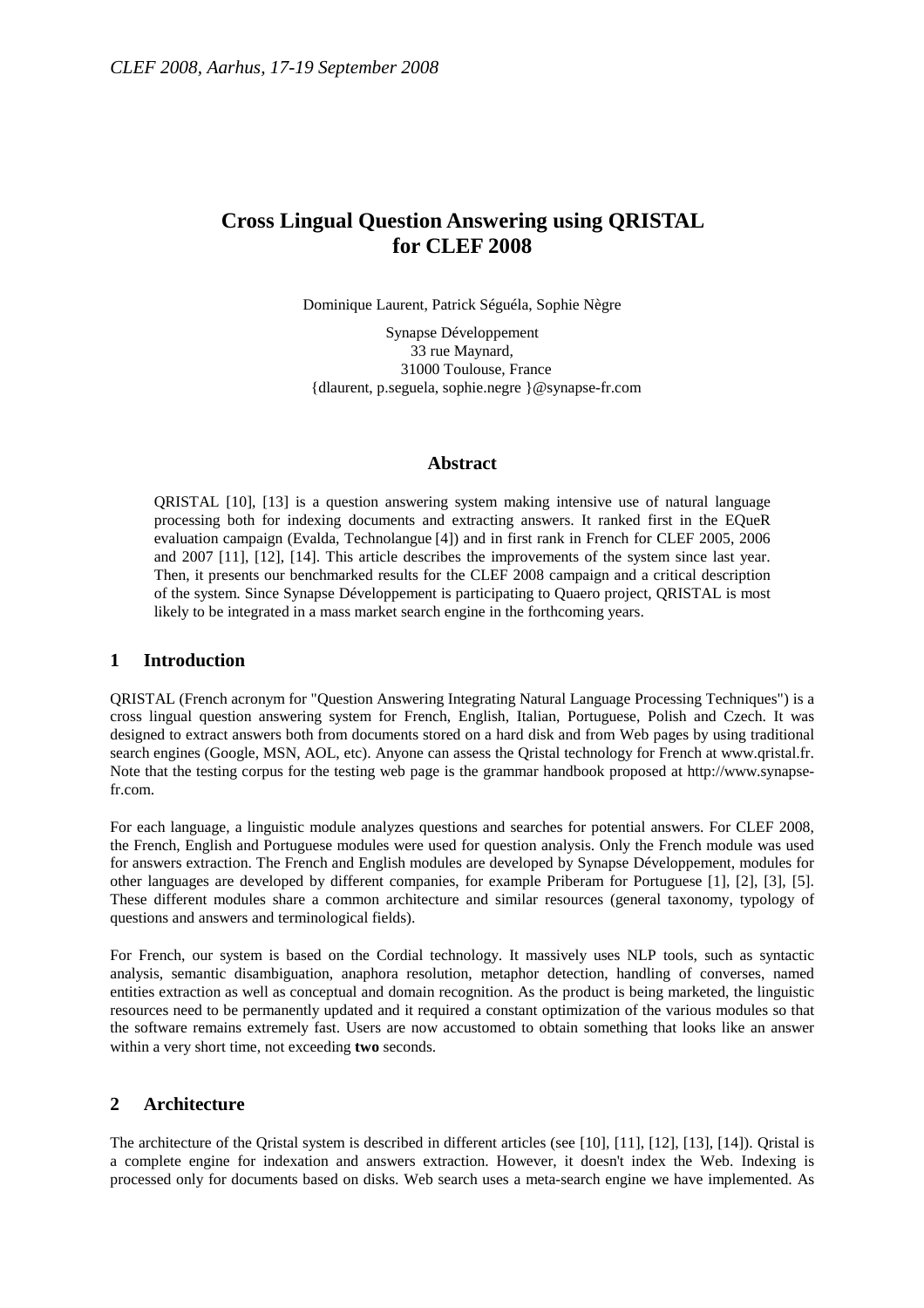we will see in the conclusion, our participation to Quaero project is changing this way of use by tagging semantically the Web pages.

Our company is responsible for the indexing process of Qristal. Moreover, it ensures the integration and interoperability between all linguistic modules. The Portuguese module was developed by the Priberam Company which also takes part in CLEF 2005 for Portuguese monolingual and in CLEF 2006 for Spanish and Portuguese monolingual, and for Spanish-Portuguese and Portuguese-Spanish multilingual tasks [1], [2], [3], [5]. The Polish module was developed by the TiP Company. The Czech module is developed by the University of Economics of Prague (UEP). These modules were developed within the European projects TRUST [8] (Text Retrieval Using Semantic Technologies) and M-CAST (Multilingual Content Aggregation System based on TRUST Search Engine).

While indexing documents, the technology automatically identifies the document language of and the system calls the corresponding language module. There are as many indexes as languages identified in the corpus. Documents are treated per blocks. The size of each block is approximately 1 kilobyte. Block limits are settled on the end of sentences or paragraphs. This size of block (1 kb) appeared to be optimal during our tests. Some indexes relate to blocks like fields or taxonomy whereas other relate to words, like idioms or named entities.

Each linguistic module processes a syntactic and semantic analysis for each block to be indexed. It fills a complete structure of data for each sentence. This structure is passed to the general processor that uses it to increment the various indexes. This description is accurate for the French module. Other language modules are very close to that framework but don't always include all its elements. For example, English and Italian modules do not include an indexing based on heads of derivation.

Texts are converted into Unicode. Then, they are divided into one kilobyte blocks. This reduces the index size as only the number of occurrences per block is stored for a given lemma. This number of occurrences is used to infer the relevance of each block while searching a given lemma in the index. In fact we here use lemmas but the system stores heads of derivation and not lemmas. For example, *symmetric*, *symmetrical*, *asymmetry*, *dissymmetrical* or *symmetrize* will be indexed in the same entry : *symmetry*.

## **3 Improvements since CLEF 2007**

For CLEF 2008, we used our same technology and system, in mono and multilingual mode [9], but with some improvements.

Last year, we participated only in monolingual task French-French. Our results were good (54% of right answers) but we seen that, if the results were comparable to precedent years for news corpus (65%), the results on Wikipedia corpus were not good (32%). The reasons of these bad results with Wikipedia corpus are :

- no redundancy in the Wikipedia corpus. For example the area of a country or a region can be found generally in only one article and one time.
- a complex format, nearest of database than news or classical Web pages. Many important information is given in tables with a specific coded format.
- the titles of the pages, with the Redirect system of Wikipedia pages, are often far from the named entities relative to these pages.

For CLEF 2007, we made an error with the elimination of all the Redirect pages. For CLEF 2008, we indexed these Redirect pages and managed the links between these Redirect pages and the redirected pages. Knowing that sequences of questions have often the answers in the same page, we give a higher score to the first best ranked pages of the first question for the other questions of the sequence. Finally, we reduced the importance of redundancy, decreasing the score of similar answers in different pages.

For CLEF 2008, we also revised our management of Named Entities and Anaphora. For Named Entities, we enhanced our dictionary of Proper Nouns synonyms (in fact Named Entities synonyms). For Anaphora, we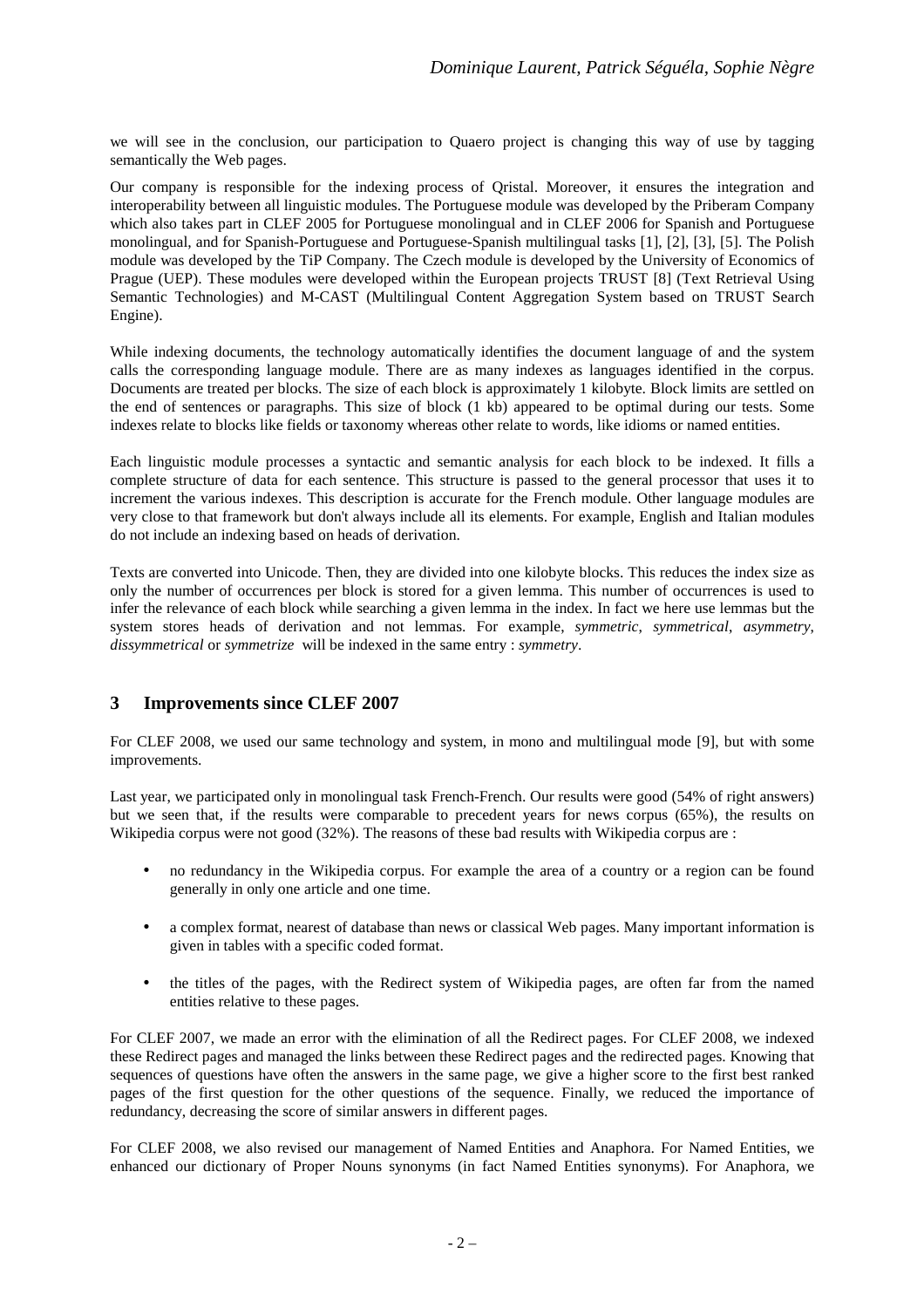improved our management of possible references, keeping more information about the semantic characteristics of these possible references.

## **4 Results for CLEF 2008**

QRISTAL was evaluated for CLEF 2008 for French to French, English to French and Portuguese to French. That is 1 monolingual and 2 multilingual campaigns. For each one of these tasks, we processed only one run.



For French to French, these results are a little better than those we obtained for the CLEF 2007. For English-French and for Portuguese-French, the results are bad and we will give far away the possible reasons.

## **5 Comparing CLEF 2008 to CLEF 2007**

In theory, the CLEF 2008 campaign was to be similar to the campaign of the previous year. In fact, at least for French, the CLEF 2008 evaluation was different and, finally, sharply more difficult than CLEF 2007 !

Firstly, if we look the number of sequences for CLEF 2007 and CLEF 2008, we see that the percentage of unique questions in a sequence was 41% last year and 25% this year, and the number of sequences was 124 in 2007 and 110 this year. This means that a system which don't manage anaphora have a potential optimum of 62% last year and 55% this year.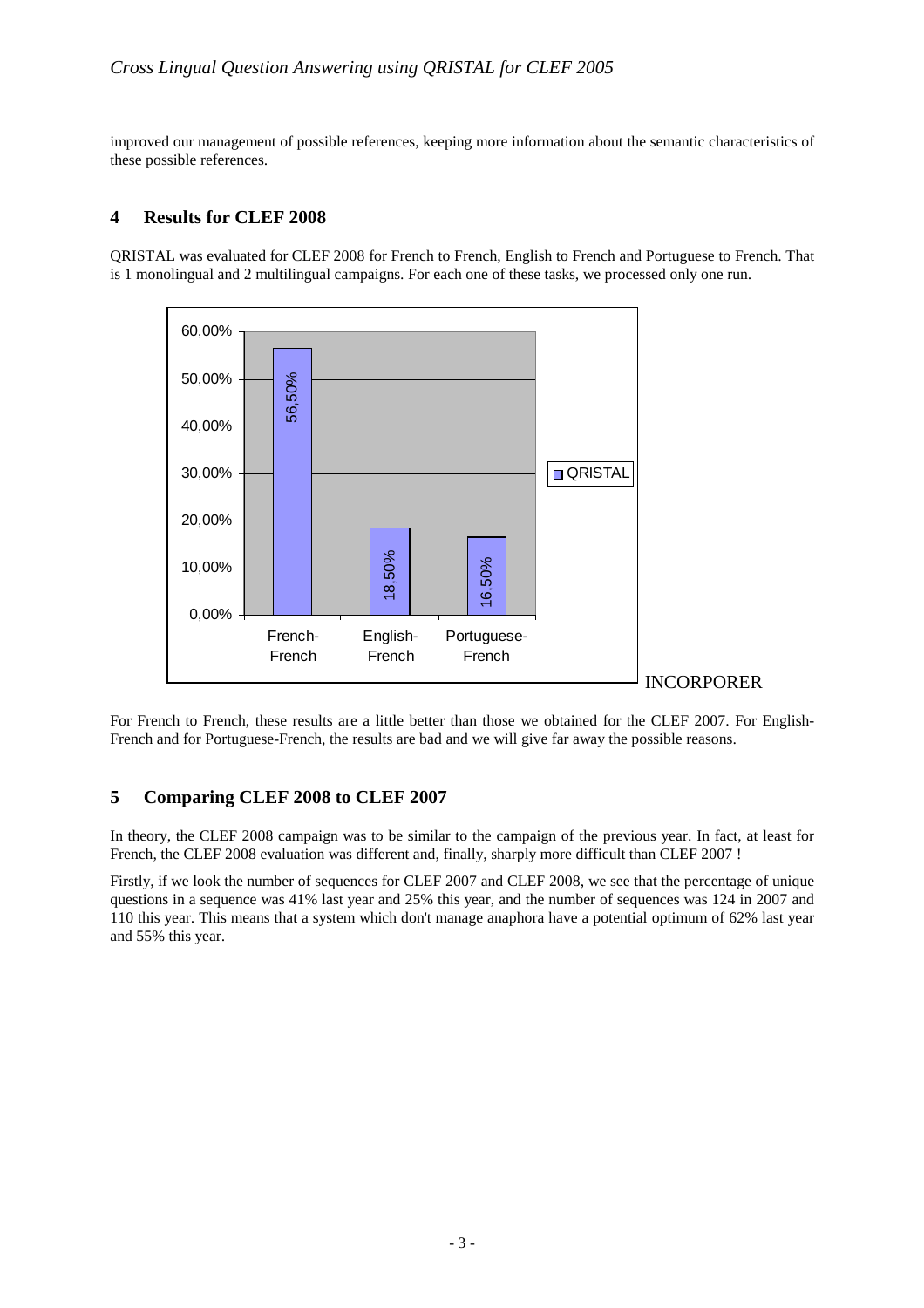

These simple percentages show the higher difficulty of CLEF 2008 evaluation for French. But many other data can complete this first impression. If you look to the questions of CLEF 2007, you can see that many questions in sequences have in fact no reference to precedent questions in the sequence and don't integrate any anaphora. In CLEF 2007, we have 76 questions inside sequences (in 2nd, 3rd or 4th position) and only 40 anaphora, with only one implicit anaphora (question 57 : *Qui était considéré comme le chef du commando ?*). In CLEF 2008, we have 90 questions inside sequences (in 2nd, 3rd or 4th position) and 69 anaphora, with 5 implicit anaphora (questions 112, 154, 155, 156, 189). So the number of anaphora increased from 20% to 34,5% of the questions (in fact, about 70% more of anaphora !)

The lists are another big difference between CLEF 2007 and CLEF 2008. In CLEF 2007, there were 9 list questions (4,5%), all with the number of answers given in the questions (5, 41, 47, 67, 81, 115, 120, 194, 196). In CLEF 2008, we have 29 list questions (14,5%) and only two questions with the number of answers given in the question (26, 163). So, the percentage of list questions is more than 3 times higher than last year with a greatest difficulty coming from the absence of number of elements...

The questions with temporal restrictions were 39 in 2007 (7, 10, 17, 19, 32, 33, 35, 36, 38, 39, 40, 41, 45, 46, 48, 52, 69, 70, 83, 86, 88, 101, 102, 106, 114, 120, 125, 127, 138, 139, 140, 145, 147, 148, 149, 167, 169, 175, 191) and, in these questions, no one includes an anaphora. This year, the questions with temporal restrictions were 69 and 22 include at least one anaphora !

But the biggest difference between CLEF 2007 and CLEF 2008 is the corpus of the answers ! If the corpora used for CLEF 2007 and CLEF 2008 were exactly the same (news and Wikipedia), the corpus where the answers can be found are not the same :

|                    | <b>CLEF 2007</b> | CLEF 2007 (%) | <b>CLEF 2008</b> | CLEF 2008 (%) |
|--------------------|------------------|---------------|------------------|---------------|
| <b>News</b>        | 96               | 50,3 %        | 43               | 22,9 %        |
| $News + Wikipedia$ | 21               | 11,0 %        | 14               | 7.4 %         |
| Wikipedia          | 74               | 38,7 %        | 131              | 69,7 %        |
| <b>NIL</b>         |                  |               |                  |               |

If we imagine a system which manages only news corpus, his higher possible score was 61,3 % last year and only 30,3 % this year ! Because we know that Wikipedia is a very difficult corpus for Question-Answering, this strongly contributed to increase the difficulties from 2007 till 2008. If we look the size of Wikipedia corpus by comparison with news corpus, the percentage of answers in Wikipedia corpus is probably representative this year of the respective sizes, but, by comparison with CLEF 2007, the difficulty is higher.

## **6 Conclusion**

By comparison with CLEF 2007, our results in French-French are good, knowing that the answers were needed to be found essentially in Wikipedia pages, with a high proportion of lists questions (14,5 %), anaphora resolution (38 %) and temporal restrictions (34,5%). For English-French and Portuguese-French, our results are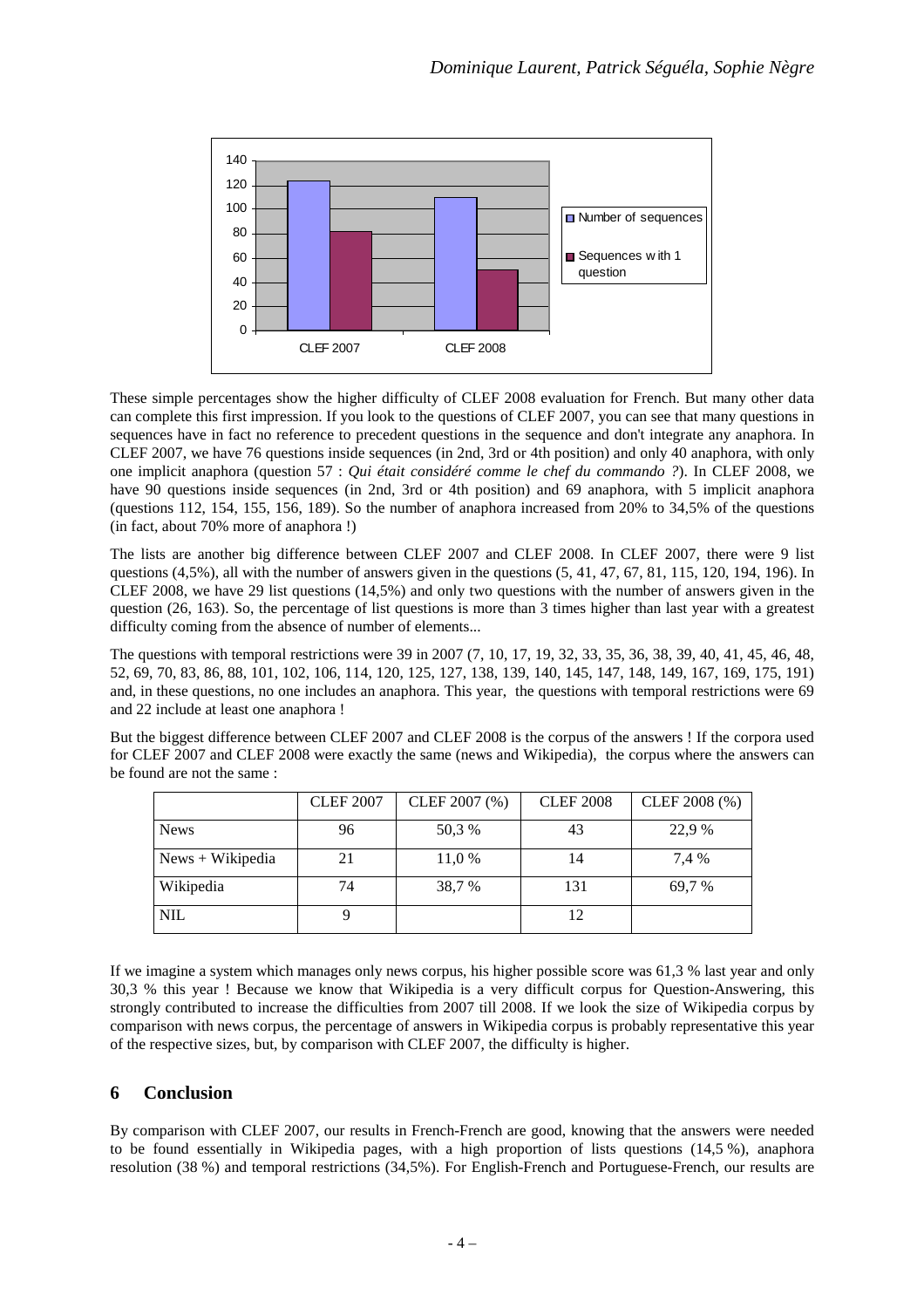bad, but all the characteristics described above (many anaphora, list questions, temporal restrictions, etc.) are very penalizing for our system and, more generally, for multilingual Question-Answering.

For us, this type of evaluation has no real sense in multilingual. Translate the question, then translate the possible answers to obtain elements to integrate in the next questions of a sequence is very far of the reality, where no one use a system made for a language with another language and with sequences of questions and anaphora. So, finally, CLEF 2008 and CLEF 2007 have only signification in monolingual tracks.

The improvements made on our system since one year (from CLEF 2007 till CLEF 2008) have been useful, even if the results are not really superior, because the complexity of the questions is bigger and the extraction of answers is more difficult in Wikipedia than in news. But we are not sure that some improvements, specially to take into account the Redirect pages have a sense outside of the CLEF evaluations !

Our participation to Quaero project changes now our point of view and we prepare in this project new QA evaluations using millions pages from the Web as corpus and real requests of users to test our systems. Our intention is to evaluate our technologies with real user cases and in real context, measuring not only the quality of the answers but also, for example, the response time.

# **Acknowledgments**

The authors thank all the engineers and linguists that took part in the development of QRISTAL. They also thank the Portuguese company Priberam for allowing them to use their module for question analysis in Portuguese. They finally thank the European Commission which supported our development efforts through TRUST and M-CAST projects, and the AII and Oseo for support the present development efforts through QUAERO and OpenSem projects.

# **References**

[1] AMARAL C., LAURENT D., MARTINS A., MENDES A., PINTO C. (2004), Design & Implementation of a Semantic Search Engine for Portuguese, *Proceedings of the Fourth Conference on Language Resources and Evaluation*.

[2] AMARAL C., FIGUEIRA H., MARTINS A., MENDES A., MENDES P., PINTO C. (2005), Priberam's question answering system for Portuguese, *Working Notes for the CLEF 2005 Workshop,* 21-23 September, Wien, Austria.

[3] AMARAL C., CASSAN A., FIGUEIRA H., MARTINS A., MENDES A., MENDES P., PINTO C., VIDAL D. (2007). Priberam's question answering system in QA@CLEF 2007, *Working Notes for the CLEF 2007*, 19-21 september 2007, Budapest, Hungary.

[4] AYACHE C., GRAU B., VILNAT A. (2005), Campagne d'évaluation EQueR-EVALDA : Évaluation en question-réponse, *TALN 2005*, 6-10 juin 2005, Dourdan, France, tome 2. – Ateliers & Tutoriels, p. 63-72.

[5] CASSAN A., FIGUEIRA H., MARTINS A., MENDES A., MENDES P., PINTO C., VIDAL D. (2007). Priberam's question answering system in a Cross-lingual environment, CLEF 2006, *Working Notes for the CLEF 2006*, 20- 22 september 2006, Alicante, Spain.

[6] GRAU B.. (2004), L'évaluation des systèmes de question-réponse, *Évaluation des systèmes de traitement de l'information,* TSTI, p. 77-98, éd. Lavoisier.

[7] GRAU B., MAGNINI B. (2007), Préface, *Réponses à des questions,* Traitement automatique des langues, volume 46 – n°3/2005, Hermès, Lavoisier, Paris, 2007.